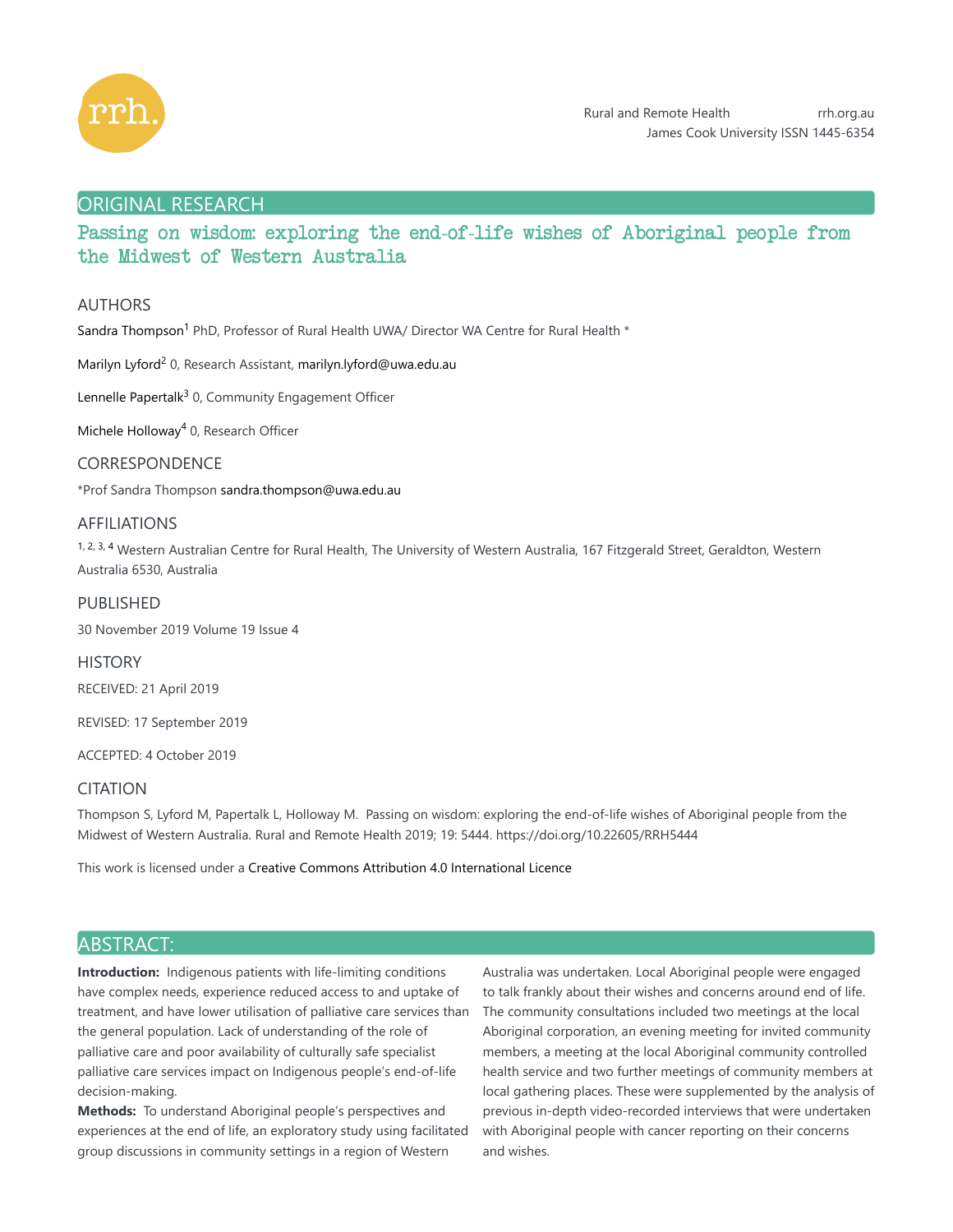**Results:** The community consultations raised considerable discussion about wills, where to die, burial versus cremation, and the cost of funerals. Possibilities emerging from participants' reflections on the issue were public celebrations to honour someone's life, the potential use of sorting cards to help discussions about end-of-life personal wishes, and interest in making and decorating coffins. Aboriginal people with cancer raised similar issues, and focused on avoiding family disharmony Keywords:

by ensuring their family were aware of their end-of-life wishes. **Conclusion:** Within a safe space, Aboriginal people were happy to talk about end-of-life wishes, although certain aspects of death remain contentious. Sorting cards, ceremonies, education and care roles involving Aboriginal people offer potential means for effectively engaging Aboriginal people in preparing for death and dealing with grief.

Aboriginal, Australia, cancer, community, end of life, Indigenous, palliative care.

# FULL ARTICLE:

#### **Introduction**

Aboriginal and Torres Strait Islander (hereafter respectfully referred to as 'Aboriginal') people are well known as having premature mortality, with a substantial proportion of the life expectancy gap caused by chronic diseases. With the ageing of the population and the high burden of chronic and terminal diseases among Indigenous populations, the need for support at the end of life is increasing<sup>1</sup>.

The palliative approach aims to reduce unnecessary suffering by treating, relieving and reducing adverse end-of-life symptoms including the provision of emotional support to patients and their families. Palliative care considers people's physical, emotional, psychological and spiritual needs and aims to achieve better quality of life for individual patients, carers and families who are dealing with terminal illnesses and end-of-life processes<sup>2,3</sup>. However, while existing data on service use is limited, palliative care is thought to be underutilised by Aboriginal families<sup>4</sup>, with data from the Australian Institute of Health and Welfare (AIHW) indicating that the rate of palliative care separations (where palliative care was a substantial component of the care provided and the clinical intent was palliation during part or all of the hospitalisation) for Aboriginal Australians is higher than for non-Aboriginal Australians but that their length of stay is shorter<sup>5</sup>. Supportive and palliative care at the end of life can help alleviate stressors in caring for a terminally ill family member<sup>6</sup> and assist families to deal with some of the grief and stress associated with death<sup>6,7</sup>.

Lack of understanding of the role of palliative care, poor availability of palliative care services, other serious health problems, family issues, cultural incongruity, geography and service distribution may all be reasons why end-of-life care is underutilised<sup>6</sup>. As identified in a recent systematic review on palliative care service delivery to Indigenous peoples in specified countries, there is little research on end-of-life issues for Aboriginal Australians other than that conducted in the Northern Territory<sup>8</sup>. The work of McGrath et al<sup>9-12</sup> and Carey et al<sup>13,14</sup> identified distinctive requirements, values and priorities of Aboriginal people in relation to end-of-life care and decisionmaking<sup>4,11,15-19. Much of the research around the end of life has</sup> focused on what health services need to do to meet the requirements. However, it is important that, when delivering

services in a cross-cultural context, there is a deep understanding of people's underpinning beliefs and wishes as part of understanding how services could respond to those needs. Fundamental to effective palliative care service delivery is an informed health sector that understands the issues and concerns of patients and their families in their larger sociocultural context. This will enable provision of appropriate care that focuses on quality of life for people with a life-limiting illness, and their families.

The present article reports information collected in two distinct ways. The first component was a scoping study based upon a series of workshops undertaken in community and professional settings in the Midwest region of Western Australia, at sites located more than 400 km north of Perth, the capital of Western Australia. The aim was to engage local Aboriginal adults who were living and working in community settings to talk frankly about their wishes and concerns around end-of-life issues, and to distil key themes and approaches that could inform wider discussions and interventions. These participants were a mixed age range and were 'healthy' – that is, not selected because of illness. Information from these community consultations was supplemented by analysis of video interviews undertaken with Aboriginal people with cancer, which often included discussion of their thoughts and wishes related to end of life. This approach enabled broader insights into end-of-life issues for Aboriginal people and included people with health conditions, which meant they were more directly confronted by their own mortality.

#### **Methods**

#### *Component 1: Deliberative discussions on end-of-life care*

**Team:** The team included a local Aboriginal woman who had grown up in the region and was widely known and respected. Her role was instrumental in the engagement of community members. She had been involved in the project described in component 2, in which local Aboriginal people with cancer were video-recorded as they spoke about their experience of cancer – conversations that included end-of-life care issues. Other team members included two researchers with many years of experience working with Aboriginal people and of Aboriginal people living with cancer. The team collaborated with two people with a background in performing arts, who helped to facilitate public forums. They had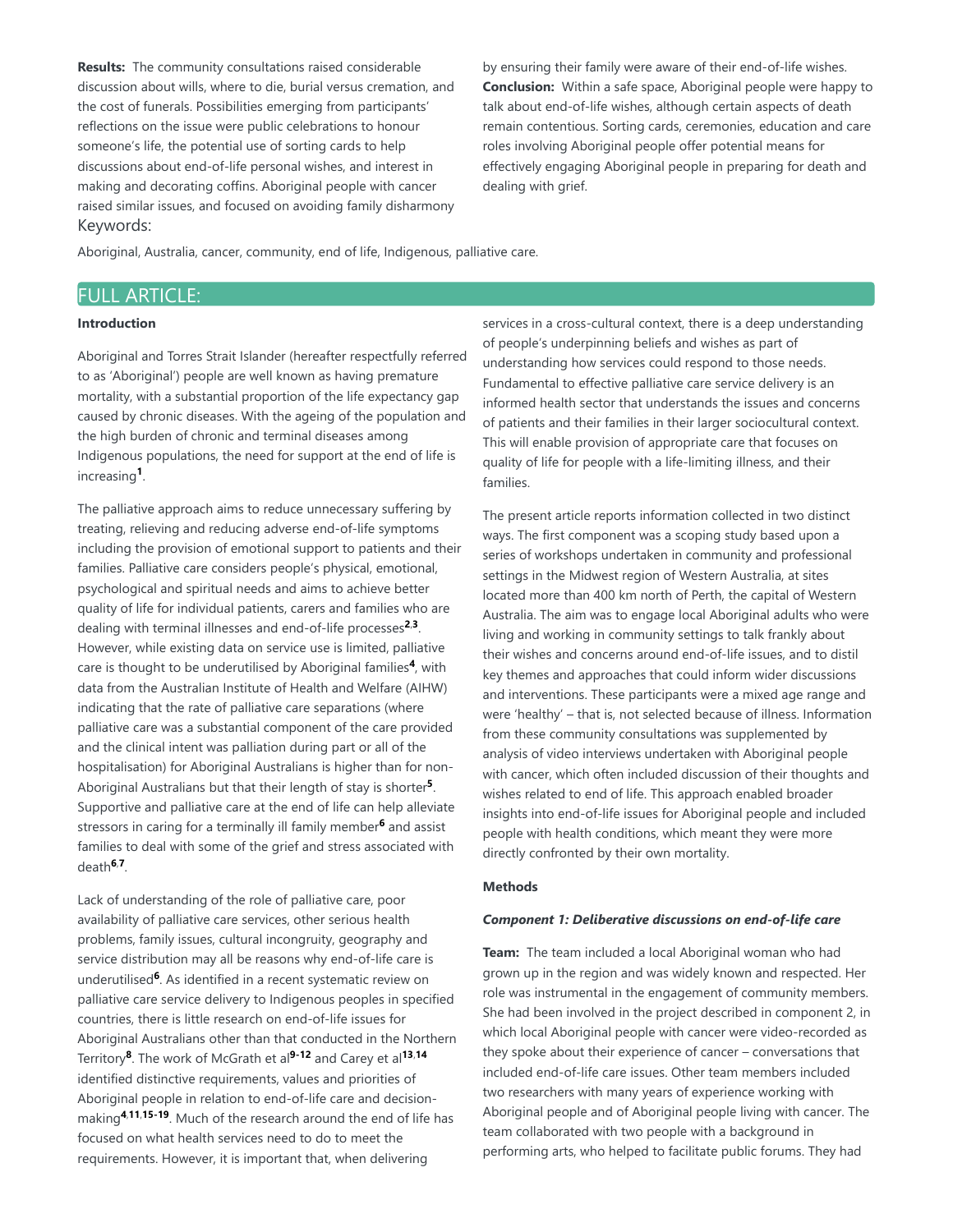considerable individual and collaborative experience in using creative processes to facilitate conversations about end-of life and after-death care services, such as funerals; other ceremonial services; and providing guidance, counselling and support for a dying person, their family and the broader community.

Approach: Several team teleconference discussions were held prior to meeting with the local Midwest community. These enabled information sharing and identification of potential local sites suitable for discussion groups. Invitations were developed and distributed, inviting the community with an interest in death and dying to attend a forum to discuss issues around death and dying. Local service providers were identified by the local researchers. A local Aboriginal person with first-hand knowledge of the community was a key team member, with engagement of Aboriginal stakeholders and community elders largely driven by her. To encourage Aboriginal participants, meetings occurred in places that were convenient and safe for local Aboriginal people.

The external facilitators demonstrated sensitivity, competence and experience in dealing with what is often considered a difficult and challenging subject<sup>20</sup>. Their role assisted in instigating and facilitating difficult conversations. Underpinning the project was an understanding of the importance of conversation in exploring deep beliefs and possibilities for dealing with death and dying. The facilitators used an arts-based approach built on the concept of 'holding space' (a conscious act of being present, open, allowing and protective of what another needs in each moment – 'being there' for another person)<sup>21</sup>. This requires listening with awareness to participants and validating their experience without judgement, and without trying to 'make it all ok'. The facilitators' role was to be present, reflective, allow the free flow of ideas, knowledge, tensions and dissonances, and to be attentive to what was said and to the unspoken.

Settings and participants: All meetings were paced to allow opportunities for small and larger group discussions in a safe space, to enable those present to contribute to the extent that they chose. Formal and informal discussions occurred within larger meetings.

*Community* There were four meetings in community settings, three with high Aboriginal engagement, including one at a Men's Shed (a safe and friendly environment where men can meet and socialise) in a town 100 km from the regional city and two at an Aboriginal community resource centre. Because the fourth site did not include Aboriginal participants, it is not included in any further analysis.

In addition to the community meetings, facilitators and researchers had an informal lunch meeting with local Aboriginal artists in a large meeting room at the authors' workplace. This approach recognised the facilitators' experience of art-based approaches in ceremony and creating memories to honour ancestors, family and friends who are dead. Although attendees at meetings may have chronic diseases, they were not selected for any health condition

or invited because of any particular interest expressed around endof-life issues.

**Public** A group public forum was held for the broader community to engage in conversations about death and dying. Invitations were sent to key community members, and the event attracted interest from a diversity of people including those working in the funeral industry, palliative care volunteers, chaplaincy, community and arts sector, workers in palliative care and care for the aged, health science students and health professionals involved in service delivery and education. Two aspiring death doulas (who assist during the dying process) were among the attendees. Group work included use of Go Wish, a sorting card game to help users start a conversation about end of life in which they can express their wishes in life and at the end of life; paper and pencil activities; and discussion of some written material pertaining to emotional wills, in which a person expresses matters important to them regarding their legacy, beliefs and achievements.

*Health service providers* Team members visited a number of sites to discuss issues around death and end-of-life choices. These included the local Aboriginal community controlled health service, a regular professional development forum attended by a multidisciplinary health team, the regional palliative care team and the cancer centre at the regional hospital.

**Synthesis of themes:** Debriefing and extraction of key issues and themes followed each meeting. The findings reported consolidate distilled perspectives, representing the consensus of the facilitators and researchers (including the local Aboriginal researcher) based upon notes, observations, discussion and refinement of draft themes. Where there were discrepant views among participants, these are highlighted. The triangulation of data from both community and other professional meetings revealed considerable commonality in uncertainty, conflict and concerns that Aboriginal people face dealing with death.

# *Component 2: Analysis of videos of Aboriginal patients with cancer*

As part of an earlier research translation activity, members of the team had, with signed consent from participants, made a series of videos of Aboriginal people with cancer, primarily for educational purposes. The interviews were free-flowing and loosely based on an interview guide that allowed for exploration of end-of-life issues. Participants were recruited by a local Aboriginal woman and team member. There were 10 Aboriginal participants in total: eight people with cancer and two with women who had played a major role in an Aboriginal cancer support group that had supported Aboriginal people as they approached death<sup>22</sup>. Only one participant was not a resident of the region where the community consultations occurred.

All videos were reviewed with respect to end-of-life wishes, with relevant comments identified and transcribed. Key themes were identified by familiarisation with the data, generating codes and identifying and refining themes based upon discussion among the team<sup>23</sup>.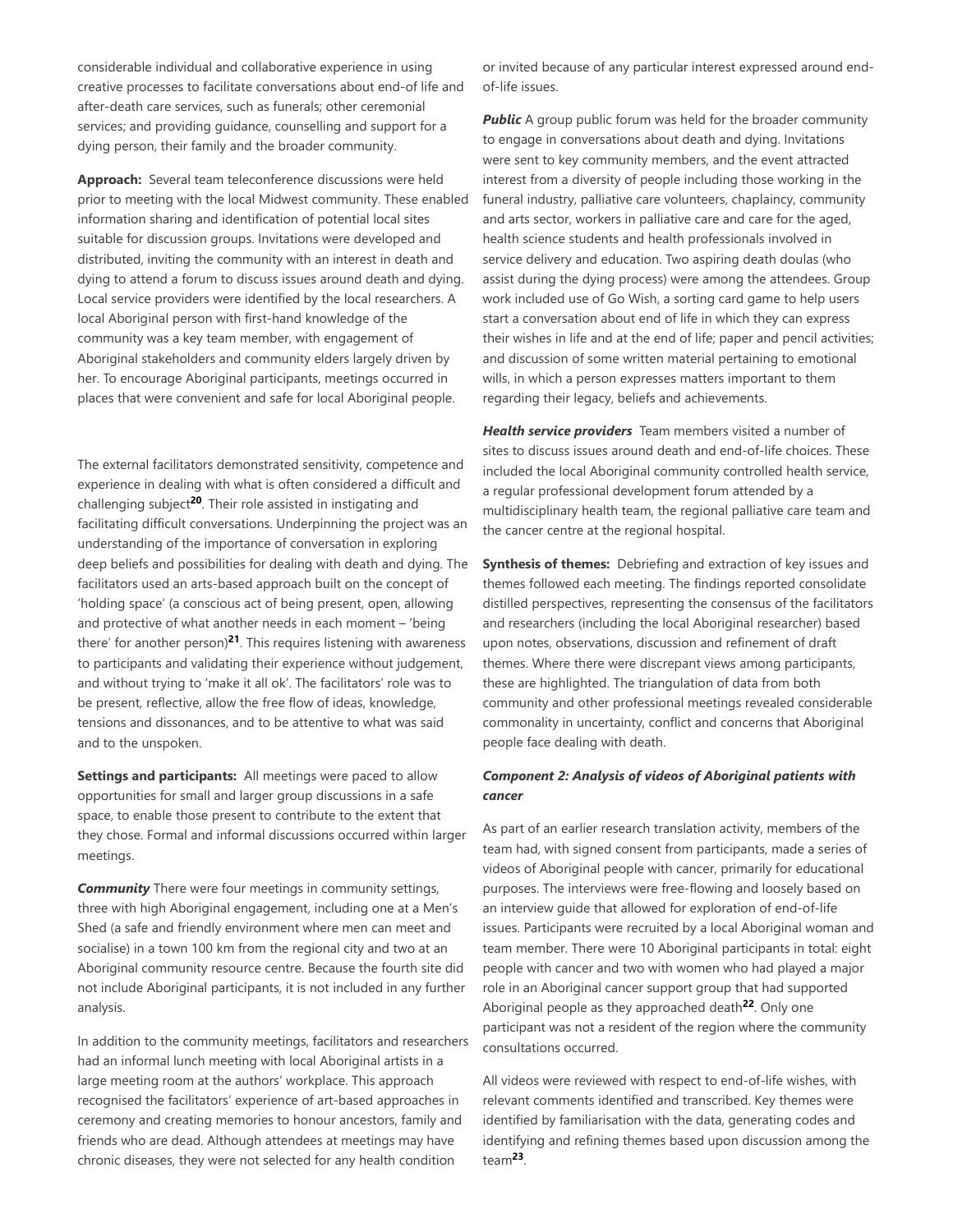#### *Ethics approval*

The project was undertaken as part of a broader research project to examine the distinctive needs of Aboriginal people with cancer, including issues around end-of-life care, for which ethics approval was granted by the Western Australia Aboriginal Health Ethics Committee (WAAHEC Ref 483) and the University of Western Australia.

# **Results**

# *Component 1: Discussions on end-of-life care with community and service providers*

The format of each gathering was determined by the nature and make-up of the group, and the physical surroundings. The neutral outdoor meeting space at the Aboriginal community resource centre was hospitable and conducive for the conversation, with evident appreciation of taking the discussion to a site where people regularly gathered and talked. Generally, having informal and personal conversations while waiting for the full group to gather, before the start of the group conversation, gave time for the facilitators to land gently and gain their bearings. These informal exchanges provided insights as to how to introduce the conversation topic.

Talking about death: At the community meetings, the men were initially reluctant to speak about death because there was 'too much trouble' surrounding this issue. Aboriginal relationships and kin ties are complex and one death in a community was seen to affect many people. As there are many deaths, grieving can seem like a constant state. However, when questioned further, all agreed that deaths in the community often became the cause and focal point for feuding and arguments. Strong beliefs existed regarding what should occur after a person's death and many were concerned that the 'right thing' is not always abided by or even agreed on by everyone. Some expressed the strong belief that a person should be buried whole and at their rightful resting place, although where that rightful resting place might be was often a cause for dispute. Even when a person had made their wishes known as to their final resting place, arguments could still occur if others, who might claim a more 'respected' position in the community, deemed that those wishes were not culturally appropriate.

Another reason given for not speaking openly about death was the fear of 'jinxing' oneself or one's loved ones. The reluctance to talk about death was understandable if they believed that by avoiding talking about it they could keep death further away, concerns previously reported for Aboriginal people<sup>24</sup>. As one Aboriginal leader noted, 'people are closely connected in the Aboriginal community and one death affects many, and there are many deaths'. However, reluctance to speak about death was also often based on sensitivity to family troubles and feuding ('smashing up' (fighting)), which could be exacerbated by differences of opinion regarding financial responsibilities and level of care for the loved one before and after death.

The meeting with community artists provided the opportunity to show audio-visual and website material that enabled insights into celebrations around approaches to death that occur elsewhere in Australia. This promoted rich discussion. Based upon the work of the lead facilitator in a previous project, Honouring Our Dead, there was resonance with the ideas of creative, artistic and professional collaboration to honour loved ones in a place and manner appropriate for the person. The group recognised the need for an outdoor area, community cultural development and rituals that are appropriate and meaningful. The artists reviewed the Go Wish cards to help facilitate discussion about priorities and wishes. The cards encourage participants to talk about their endof-life care and wishes, what is important and why, by sorting them into piles of three categories: 'very important to me', 'somewhat important to me' and 'not important to me'. This allowed participants to talk about their wishes and preferences for care at the end of life. The basis for this is the idea that talking can reduce stress at the time of a serious illness and help families understand a person's preferences. None of the participants had previously been introduced to the use of such card sorting in reflecting on priorities around values and dying. Areas that were trigger points for particularly lively discussion included wills, funerals and burial versus cremation.

**Making a will:** Emerging from all consultations was the issue of making of wills for Aboriginal people in Western Australia, which had been a matter for concern since the *Aboriginal Affairs Planning Authority Act 1972* ruled that the estates of those Aboriginal people dying intestate (without a will) be administered by the Public Trustee. To Aboriginal people, this ruling was seen as racist and demeaning when the rest of the Australian population was not bound by such a law. After much work in the mid-2000s and many submissions to the minister, the ruling was repealed in 2012.

A local agency whose role had included providing social and legal support for Aboriginal people had run a project for 2 years (2012–2014) called the Aboriginal Wills Project, with funding support from a large legal firm. The focus of the project had been to educate Aboriginal people on the importance of will making and to assist them to make a valid will. This was based upon the understanding that a valid will can proactively minimise conflict within the will-maker's family by making clear their wishes regarding issues such as place of burial, funeral arrangements and the passing on of special property such as artworks, music (and their associated copyright), artefacts and other unique personal items. Because the project was a free service, it had aimed to provide Aboriginal people with information on and assistance with things such as superannuation, life insurance and funeral plans. It also provided assistance with advanced health directives, enduring power of attorney and enduring power of guardianship.

According to the director of the agency, many Aboriginal people used the service during the time of its operation but unfortunately the project was discontinued due to lack of ongoing funding, rather than to lack of interest. The Aboriginal community and the agency were keen to re-launch the project if funding became available.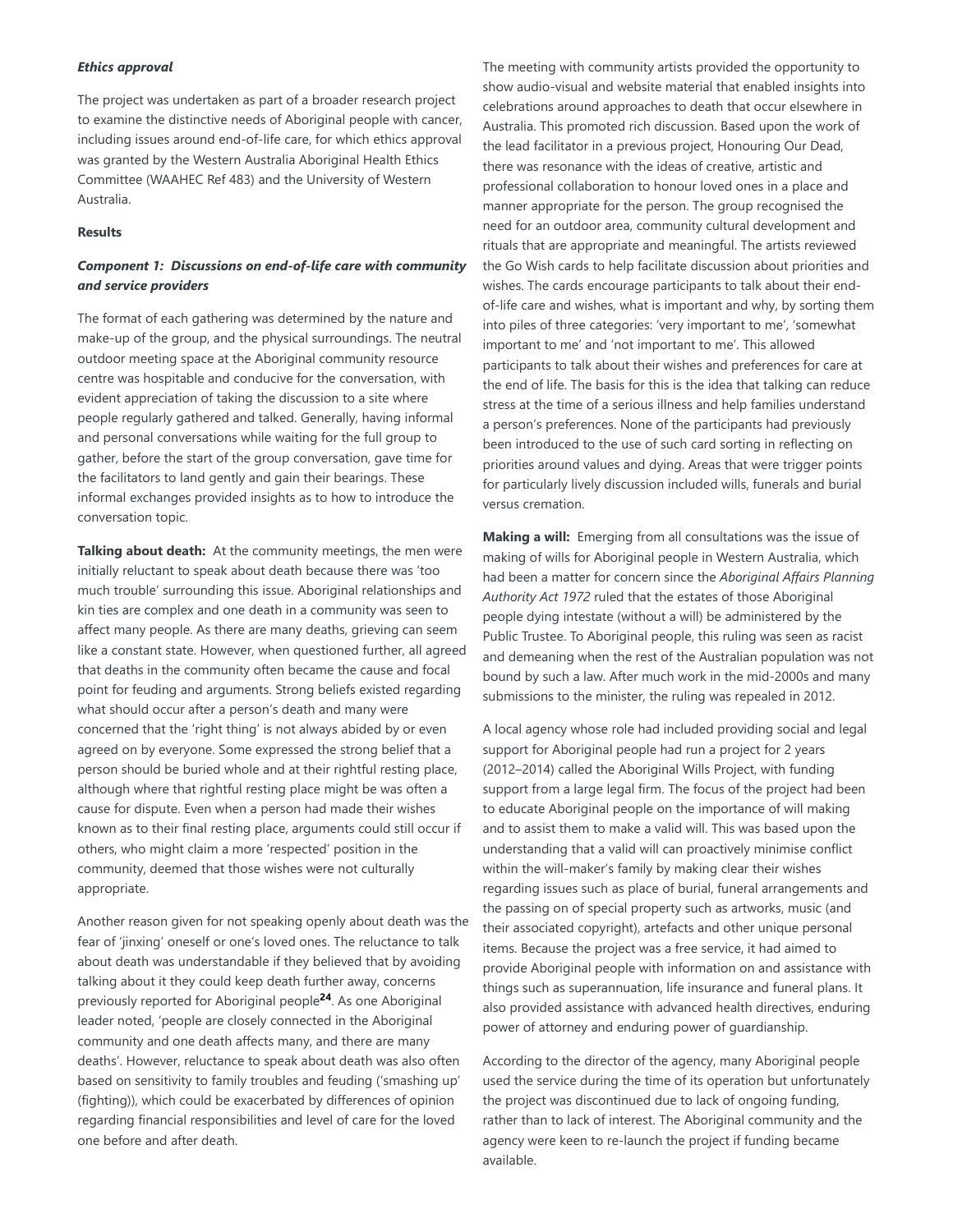Where to die: Most of the participants seemed to assume that people would die in hospital rather than at home. Of note was that cancer care and palliative care were associated with imminent death. Those who knew about the local hospice held it in high regard and cited this as their preferred option. Dying supported by extended family and where they would feel free to do 'traditional stuff – playing music, singing' was important. 'Taking me back home to my own country' to be buried on country was noted by some as important.

**Organ donation:** Organ donation was not generally discussed but was raised in the professional development academic meeting. The topic proved to be confronting to an Aboriginal attendee at the meeting, who was horrified when asked if she would consider donating. Other participants reported having witnessed similar reactions. Some acknowledged the importance of raising awareness about organ donation in Aboriginal communities given the high numbers of Aboriginal people receiving renal dialysis who could benefit from an organ donation. Although the DonateLife (Australian Government Organ and Tissue Authority) website has a range of resources designed for Aboriginal communities, these were not known to the participants.

**Cost of funerals, funeral plans, funeral directors:** Funeral costs and culturally respectful funeral industry practices arose as significant concerns. There was concern regarding the cost of funerals. The local Aboriginal community controlled health service provided support to families following a death, and the CEO was a strong advocate for funeral insurance or pre-paid funeral plans. A local funeral parlour well known to the Aboriginal community facilitated loans to enable borrowing between \$4000 and \$25,000 to cover funeral costs, repayable over 18–60 months. It was difficult to see how many Aboriginal families could meet the criteria to obtain such loans or meet all the payments.

Another funeral service was criticised by some community members as the directors used Maori language and concepts in the funeral ceremony. Culturally focused Aboriginal community members reported that their approach clashed with their own Aboriginal values. However, this funeral service advertised helpful information and options for a full range of services including the least expensive funerals, funeral insurance and bonds.

A final resting place or scattering to the winds: People's wishes relating to being buried or cremated provoked the most discussion, with many participants stating emphatically that they wished to be buried. However, there seemed to be generational differences, with younger people being open to cremation and older people more emphatic in stating that the 'only way' is burial. Those with strong views on burial also had strong views regarding which cemetery to be buried in. Following discussion on cremation and the reasons for the distaste for cremation, it appeared that some people conflated cremation with 'scattering to the winds', a kind of dispersal of spirit as well as body. A recent incident of negligent and unlawful work practice at the regional crematorium regarding disposal of bone remains had been reported in the media and contributed to a lack of confidence regarding

cremation.

Wishing to be buried on country was a strong incentive, but questions arose about what that meant in practice. Should their resting place be where they were born, where they grew up, where they live now or where their kin are buried? For some who had ties to a number of places, the idea of allocating ashes to separate places seemed to provide a possible way of resolving this particular issue.

Funeral services: Although it remains customary to have a church funeral service, some Aboriginal people are now opting for a civil funeral service. One young person, who claimed he was not churchgoing, reported he had such a connection with the Catholic Church (building) in his local community that he wanted his funeral to be held in that church. Given this tie to tradition with the Catholic Church, it is possible that resistance to cremation reflects church teachings that encourage burial of the body and forbid the scattering of ashes<sup>25</sup>.

Some participants voiced dissatisfaction around the disrespectful manner in which a loved one's body was handled in transfer. Further concern was expressed about the speed at which graveside and chapel services were conducted in order to keep within the allocated time.

**Volunteers:** Neither the Aboriginal controlled community health service, regional palliative care nor the cancer centre has a formal volunteer scheme to provide support to families with a dying family member or who have recently been bereaved. A support group primarily directed at supporting patients with cancer had operated in the region in the past and had played a major role around end-of-life and bereavement support<sup>22,26</sup>. Its failure to be sustained reflected challenges with resourcing, status and intercultural and inter-organisational partnerships<sup>27</sup>. However, the key agencies listed all agreed that a well-trained volunteer corps would be beneficial if there was the infrastructure to support it. This raises the possibility of a coordinated approach to volunteer training that could foster closer links between the groups.

**Emerging possibilities for the future:** At two community sites, some participants were involved in the Work for the Dole scheme (an Australian Government program that is a form of work-based welfare). Following discussions at the Men's Shed about the expense of coffins, the possibility was raised that these could be offset by offering community-crafted ones. Following initial concern expressed by some, the discussion became more positive, with genuine willingness to consider the proposal. While relevant acts of Western Australian law have little mention of regulation regarding coffin construction, the Funeral Directors' Association also has requirements, which appear to make home coffin construction difficult but not impossible.

The second visit to the community resource centre highlighted that conversations had continued after the facilitated discussion had ended. The first visit had prompted discussion of the possibility of the centre taking a lead in creating a memorial space and a not-for-profit funeral service specifically for the local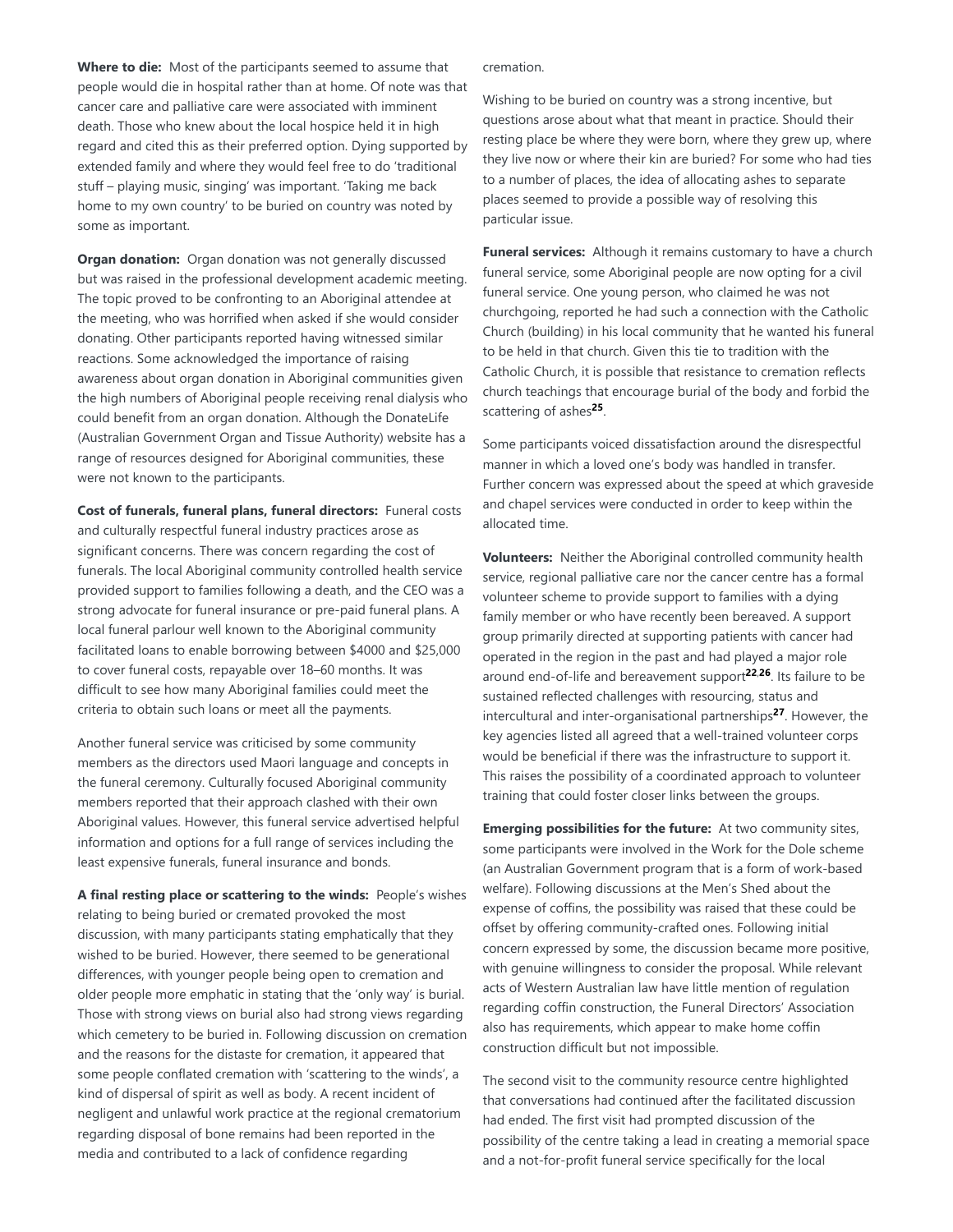Aboriginal community. Within 2 days, the centre management had identified a possible memorial site, incorporating a community garden, and was preparing to put the proposal before the organisation's board.

Given the reported and initial reluctance of the Aboriginal community to talk about death, considerable interest was shown in the potential for creative community memorial ceremonies in consultation with community members. One idea was to have community picnics or ceremonies to talk about death and celebrate the life of loved ones, to be held in places congruent with family and community values. Opportunities to partner with local Yamaji artists emerged through a number of possibilities, including working to customise the Go Wish cards for local people, support for a Dying to Know day (to celebrate conversations and community actions around death, dying and bereavement) and the involvement of the external expert facilitators in further death literacy conversations and training.

#### *Component 2: Themes identified in the cancer videos*

The community recognised that terminal illness has enormous impact on friends and family and that end-of-life issues are difficult for all people. Participants reported that people are concerned that if they die away from country, their spirit will not find its way back. Funeral issues were identified as sometimes contentious, with some participants highlighting the importance of families knowing what a person's wishes are and understanding the importance of carrying out those wishes. As one participant stated, 'families can have a feud over this, so it's important for your family to know your wishes'. Views were not uniform, despite one person commenting:

*Not much decision making to be had. When you die you must be buried 'back home' and kids know this – it's an unspoken rule. All own their own burial plots. Message to others is to encourage people to 'have the conversation'. Lots of Aboriginal people don't like talking about death and many used to think that talking about death would put a curse on you.*

One woman was adamant about wanting to be cremated but several were equally clear that they wanted to be buried where their elders and family are. Another woman spoke of wanting to be buried where her brothers and her son are buried, 'so that people can go and see me and talk to me, just like I still go and talk to my mum'.

The importance of talking with family was reiterated many times. A woman with older children and grandchildren reported how challenging it was to get support from children who had difficulty in coping with the diagnosis. This made it difficult to talk to her children about death and dying and end-of-life wishes, yet she stressed the importance of discussing certain issues:

*… finalise any outstanding business. Do your Will and let the family know where and how you want to be buried [and] where you want to be in your final days – at home or in hospital.*

Another participant commented on the need for support:

*… it is important to have someone with you when the doctor tells you about what you can expect with regards to treatment and outcomes … don't be frightened to talk and don't be afraid to ask for help if you need it.*

Another person advised:

*Take time for yourself, look after yourself. You are the cog in the wheel of your family.*

Interviews with those diagnosed with cancer indicated that while participants were keen to 'remain positive and think you can beat this' and trying not to think about the end of life, there was also considerable insight into the need to prepare their loved ones. As one woman whose family included young children stated:

*Prepare kids for the worst-case scenario, especially when you still look well. Important to have your family with you (close) especially the little ones … Be prepared but carry on as normal when you can.*

Participants also noted the need for hospitals to be more accommodating for Aboriginal people who are dying, allowing their family to be around the person:

*Service providers and others need to have adequate cultural understanding, understand where people are coming from, their limitations and language difficulties.*

The need for cultural respect, where people had options and were allowed to express their own preferences, was noted, rather than letting 'people … tell you what to do'. Those interviewed felt that increasing the numbers of Aboriginal people working in cancer and palliative care services could be a means of achieving this. An improvement in education for Aboriginal people to assist in overcoming barriers on denial and non-acceptance and to put an end to self-blame was recommended, and it was noted that Aboriginal primary healthcare services were well placed to provide good education and screening services.

One participant referred to 'difficulty in discussing what type of care you want when things get worse' and another talked about the important role palliative care could play in 'having the conversation … breaking the taboo – remaining respectful but modernising the conversation'. The local palliative care service was acknowledged for their help with development of a memory/eulogy book with messages and photographs for others to remember them by:

*This allows people to say the things that are important to their loved ones.*

Most participants had an opportunity to view their own video. Some used the video to show their family, including one who had reported that her family was not coping with her illness. The grandchildren replayed the video to the family after her death as there were differences of opinion relating to funeral arrangements and arguments occurring with respect to implementing the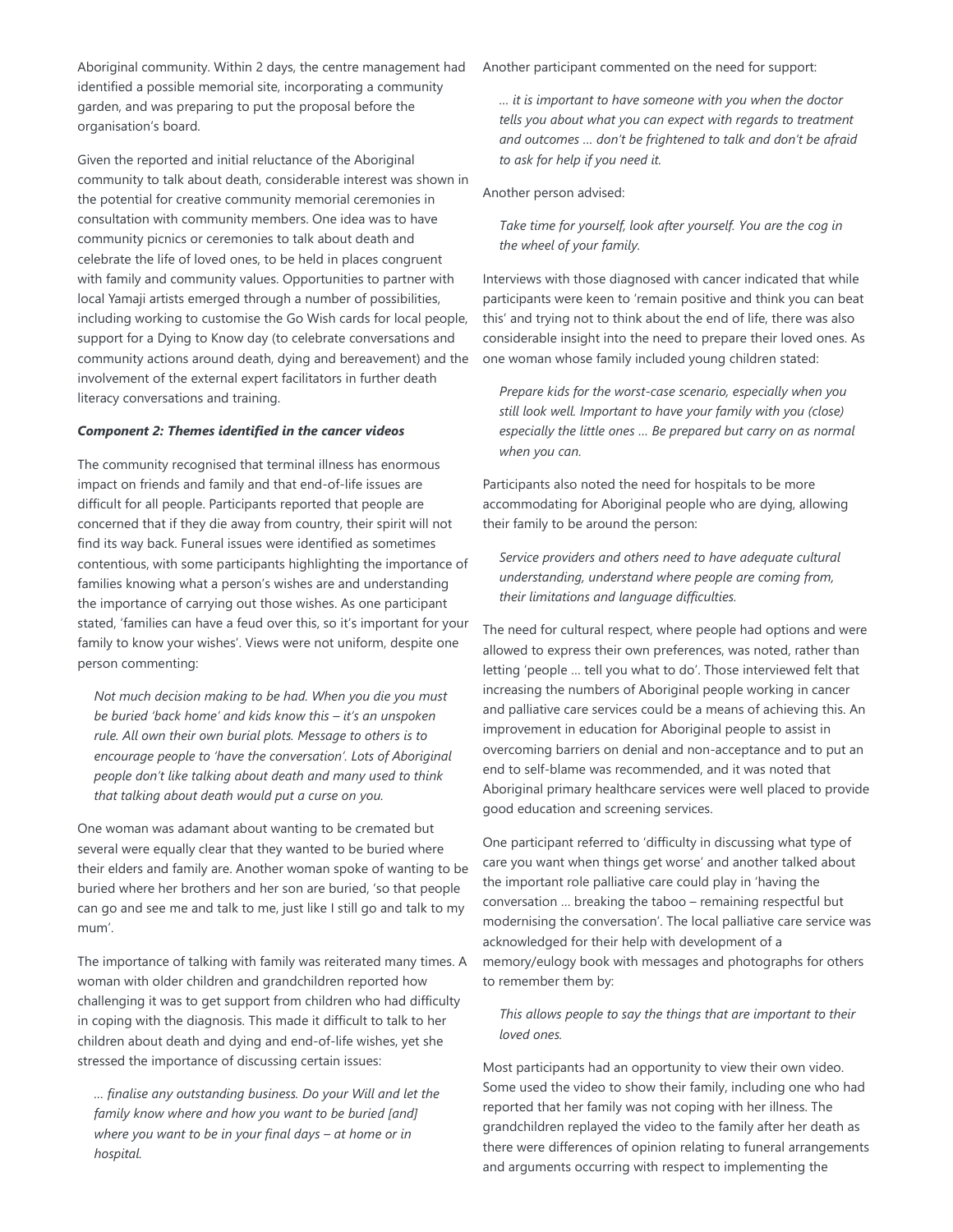person's wishes. Another participant had the video shown at her funeral.

### **Discussion**

Despite premature loss of life experienced by Aboriginal people in Australia, little information is known regarding their attitudes to end-of-life discussions and their use of and experiences related to end-of-life care. The Australian literature related to palliative care and Aboriginal people is small, and to date been largely reported on the experiences of Aboriginal people in the Northern Territory<sup>9,11,28,29</sup>, including issues such as dying on country, viewing and caring for the body post-death and ceremonial practices, and traditional post-death rituals such as smoking ceremonies and the wailing associated with sorry camps. A previous report from the Midwest of Western Australia reported that palliative care services are underutilised by Yamaji people, for reasons that included misperceptions about what palliative care entails, cultural and structural barriers to adequate service provision, and the inflexibility of death within institutions<sup>30</sup>. Yet Aboriginal health workers who have had opportunities to learn about palliative care through structured learning and an experiential program to improve their knowledge, skills and confidence in working with people who have chronic or advanced illness have usually embraced contributing to better end-of-life care for Aboriginal people<sup>31</sup>.

The present article has approached learning about end-of life wishes by bringing together insights gained through two different types of discussion about dying and end-of-life wishes with Aboriginal people. The first is more theoretical, exploring wishes related to death and dying in community-based conversations where Aboriginal people were encouraged to talk with others about their views, experiences and own wishes in relation to dying.

Despite some initial reticence to opening up on these issues, reflecting that such conversations are not common, in the safe space within the community settings many participants warmed to the discussion. The experienced facilitators demonstrated that experiencing death is not only something that takes away from the affected family, but also that experiencing and talking about death can be life enhancing. Importantly, the approach occurred in a way that allowed for a diversity of views to be expressed. This was particularly so in the group of local artists where interest was shown in looking at how people elsewhere in Australia had creatively found ways to honour a person's memory after they had died as part of celebrating their life.

The second group of participants each had a life-threatening diagnosis, so were closer to confronting their own mortality. Their thoughts related to end of life reflected having given serious consideration to the issue and recognition of the challenges in talking to others about their own wishes. These conversations were contained within longer reflections on their experience of cancer and cancer care, so it is unsurprising that thoughts related to provision of health services, talking with family and being clear about their own wishes emerged as central considerations. These were largely consistent with findings related to palliative care

services reported for Indigenous peoples across other developed countries<sup>8</sup>.

Within both groups, involvement of family was an important consideration, in terms of family being around, involved in decision-making and supporting their care. Family presence and involvement in decision making and care has been described for Australian and other Indigenous populations<sup>8</sup>. While not explicitly mentioned, this may reflect some element of recognising and deferring to the cultural knowledge and personal authority of family members and relevant others within the Aboriginal community that Fried referred to as necessary<sup>32</sup>. Concomitant with family involvement was the importance of family respecting an individual's preferences for their care and their preferred arrangements following death, issues that have been identified previously<sup>33</sup>. Areas where there were differences in personal beliefs and wishes leading to family tensions occurred around funerals and where there were strongly held views about burial versus cremation, including the appropriate place where a person should be buried, even when families agreed on burial. This reflects that in modern society many Aboriginal people are mobile, and often have lived much of their life away from 'their country', having moved for education, employment, relationship or family reasons. The notion of returning to one's country was evident in discussions, but because the discussions occurred in the Midwest of Western Australia with people from the Midwest region, this issue received relatively little attention. What surfaced as more of a potential issue occurred for people who had moved to the city for treatment and died away from home. The local Aboriginal community controlled health service provided assistance in repatriating bodies to the region for burial, which helped to overcome this problem. It is likely that, like other rural residents, preferences around place of death change with time, so that dying in a safe place becomes more important than dying at home<sup>34</sup>. A safe space includes familiarity and attention to physical, spiritual, family and cultural needs<sup>8</sup>.

The cost of funerals emerged as a significant issue. Participants showed considerable interest in the possibility of a men's group making coffins as a way to reduce costs and indicated an interest in personalising the coffin by having family and friends decorate it. Opportunities to honour those who had died through appropriate and respectful events held at a place away from a church or graveyard, and where the community could come together to celebrate their lives, received considerable interest. Several practical challenges would need to be overcome for these ideas to be realised, yet with support and facilitation they are achievable and could enable opportunities for further conversations that help people deal with death and bereavement.

Most Aboriginal people are regularly dealing with grief and loss, exacerbated by Aboriginal people often dying prematurely<sup>35</sup>, which adds to many other life stressors. Some of the loss relates to sudden death from injury (including suicide), yet many are dying from chronic diseases – cardiovascular disease, cancer, diabetes, renal failure and respiratory diseases – where expressed and supported preferences around end-of-life care can help improve a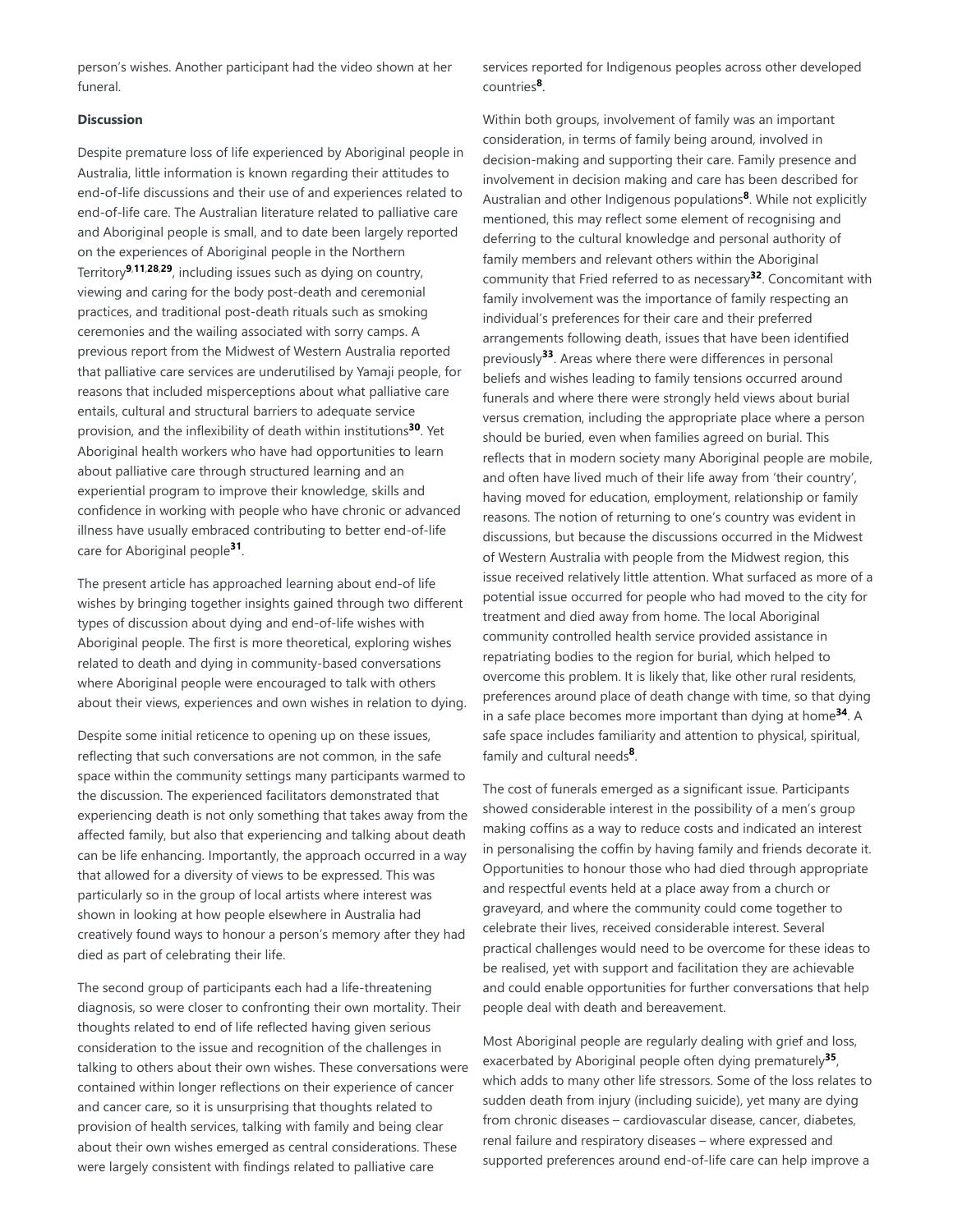person's quality of life as they approach death. Opportunities to talk about grief and loss can be helpful in coming to terms with loss, whatever the cause<sup>36</sup>. Palliative Care Australia's Dying to Talk resources (workbook and cards) targeted at Aboriginal people offer opportunities to support individuals and communities to have discussions about end-of-life preferences. The extent to which these have been taken up and used with Aboriginal people is unknown, yet the authors' engagement with Aboriginal groups in the Midwest suggests they are likely to be useful as conversation starters and that, within a safe environment, opportunities to talk about end-of-life wishes and issues are welcomed.

## **Conclusion**

While much has been written on the need to improve culturally appropriate end-of life services for Aboriginal people<sup>8,28,29,37,38</sup>, many people remain reticent about conveying their death and dying wishes to those closest to them. Ceremonies around death play a pivotal role in the lives of Aboriginal people and finding acceptable ways for people to pass on their wishes to their loved ones is important to avoid the stress and family conflict that may occur following death. Use of sorting cards to promote discussions about end of life with experienced facilitators who are comfortable talking about life and death proved useful in encouraging conversations about end-of-life wishes in Aboriginal people. These brought up areas of tension where further group discussions are needed to create better understanding of the differences in personal views. The two projects both highlight the opportunities that exist to use the arts as a means of engaging with public discussions around end-of-life wishes, and honouring people as a means of helping those coping with the grief of bereavement.

#### **Acknowledgements**

We thank the Aboriginal people who generously and candidly contributed to the discussions described in this article. We acknowledge the financial support of the Poche family through their donation to establish the University of Western Australia Poche Centre, Healthy Minds, Health Lives. We thank Annette Tesoriero and Victoria Spence for their expert facilitation of community discussions of wishes around end of life and around death, and Celeste Larkins from Health Communication Resources for video-recordings of the Aboriginal cancer patients.

# REFERENCES:

**1** McGrath P. The Living Model: an Australian model for Aboriginal palliative care service delivery with international implications. *Journal of Palliative Care* 2010; **26(1):** 59-64. https://doi.org /10.1177/082585971002600112 PMid:20402188

**2** Commonwealth of Australia. *Supporting Australians to live well at the end of life: National Palliative Care Strategy 2010.* Canberra: Commonwealth of Australia, 2010.

**3** Department of Health Western Australia. *Rural palliative model of care.* Perth: WA Palliative Care and Cancer Network, Department of Health, 2003.

**4** Sullivan K, Johnston L, Colyer C, Beale J, Willis J, Harrison J, Welsh K. *National Indigenous Palliative Care Needs Study.* Canberra: Commonwealth Department of Health and Ageing, 2003.

**5** Australian Institute of Health and Welfare. *Trends in palliative care in Australian hospitals.* Canberra: Australian Institute of Health and Welfare, 2011.

**6** Liaw ST, Lau P, Pyett P, Furler J, Burchill M, Rowley K, Kelaher M. Successful chronic disease care for Aboriginal Australians requires cultural competence. *Australian and New Zealand Journal of Public Health* 2011; **35(3):** 238-248. https://doi.org/10.1111 /j.1753-6405.2011.00701.x PMid:21627724

**7** El-Jawahri A, Greer JA, Temel JS. Does palliative care improve outcomes for patients with incurable illness? A review of the evidence. *Journal of Supportive Oncology* 2011; **9(3):** 87-94. https://doi.org/10.1016/j.suponc.2011.03.003 PMid:21702398

**8** Shahid S, Taylor EV, Cheetham S, Woods JA, Aoun SM, Thompson SC. Key features of palliative care service delivery to Indigenous peoples in Australia, New Zealand, Canada and the United States: a comprehensive review. *BMC Palliative Care* 2018; **17(1):** 72.

#### https://doi.org/10.1186/s12904-018-0325-1 PMid:29739457

**9** McGrath P. Exploring Aboriginal people's experience of relocation for treatment during end-of-life care. *International Journal of Palliative Nursing* 2006; **12(3):** 102-108. https://doi.org /10.12968/ijpn.2006.12.3.20692 PMid:16628174

**10** McGrath P. 'I don't want to be in that big city; this is my country here': research findings on Aboriginal peoples' preference to die at home. *Australian Journal of Rural Health* 2007; **15(4):** 264-268. https://doi.org/10.1111/j.1440-1584.2007.00904.x PMid:17617091

**11** McGrath P, Ogilvie KF, Rayner RD, Holewa HF, Patton MAS. The 'right story' to the 'right person': communication issues in end-oflife care for Indigenous people. *Australian Health Review* 2005; **2q9(3):** 306-316. https://doi.org/10.1071/AH050306 PMid:16053435

**12** McGrath P, Rawson N. The experience of relocation for specialist treatment for Indigenous women diagnosed with vulvar cancer in East Arnhem Land. *Journal of Psychosocial Oncology* 2013; **31(5):** 540-555. https://doi.org/10.1080 /07347332.2013.822051 PMid:24010531

**13** Carey M. *The RACGP Aboriginal and Torres Strait Islander Women's Project: supporting GPs to improve early detection and management of breast and cervical cancer in Aboriginal and Torres Strait Islander women.* Melbourne: National Rural Faculty of the Royal Australian College of General Practitioners, 2003.

**14** Carey TA, Schouten K, Wakerman J, Humphreys JS, Miegel F, Murphy S, Arundell M. Improving the quality of life of palliative and chronic disease patients and carers in remote Australia with the establishment of a day respite facility. *BMC Palliative Care* 2016; **15:** 62. https://doi.org/10.1186/s12904-016-0136-1